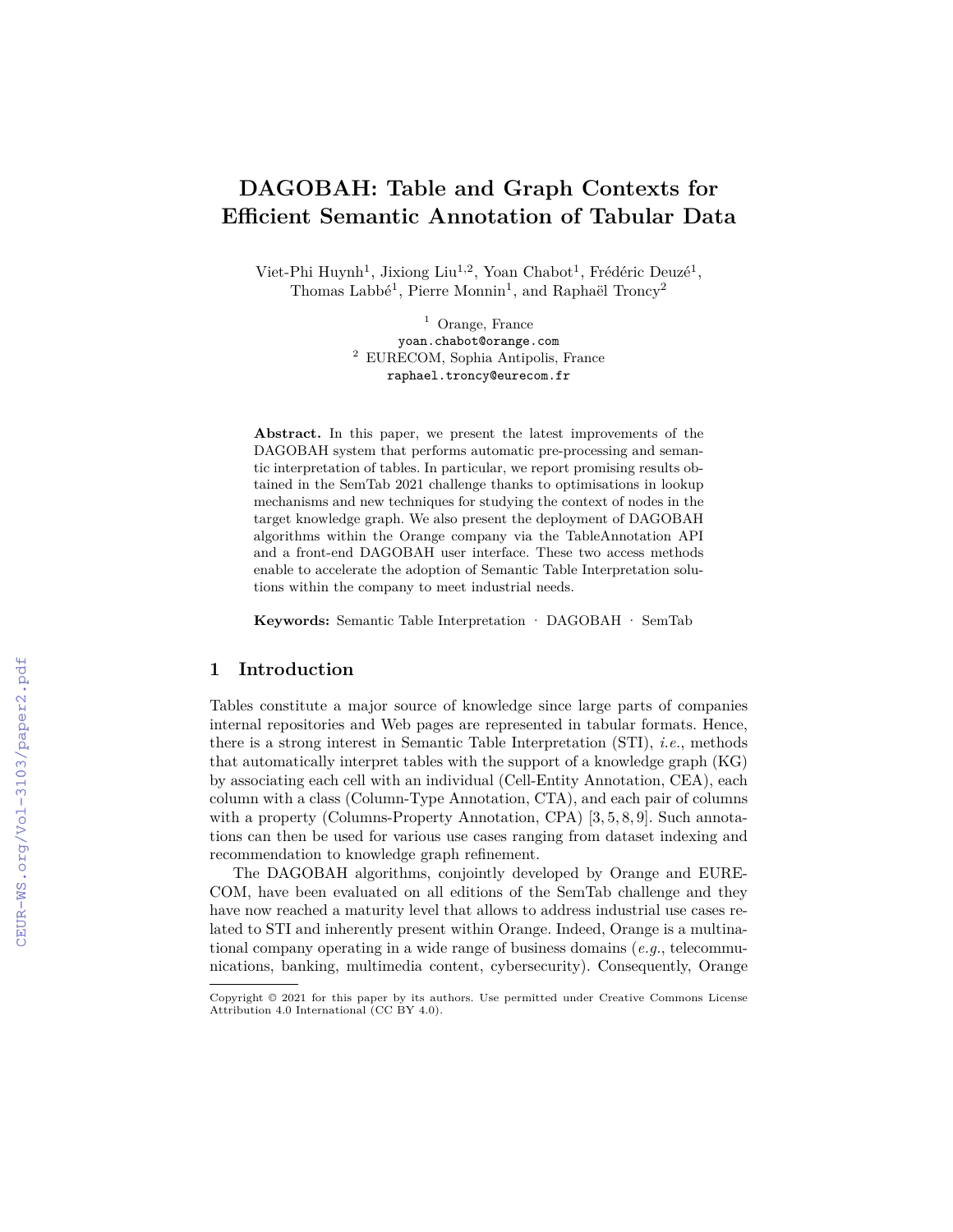produces a high volume of heterogeneous tabular data. Thanks to STI techniques, these data could be strategically leveraged, *e.g.*, by structuring dormant knowledge, thus making it actionable and usable through  $Q/A$  engines [2].

Both the SemTab 2021 challenge and the aforementioned industrial needs motivated the following improvements in the entity scoring algorithm of the DAGOBAH SL 2020 system [7]:

- **–** An enhancement of indexing and entity matching strategies to improve the lookup quality as well as the lookup coverage;
- **–** A better representation and disambiguation of entities in exploiting more efficiently their contexts in the KG;
- **–** An improved and flexible entity scoring that leverages both local information and global table information.

These specific improvements yield the DAGOBAH SL 2021 system which is detailed in Section 2. We report on the results of our experimental evaluation as well as the insights we gain from the challenge leaderboard in Section 3. Section 4 introduces our efforts towards the usability of DAGOBAH within Orange via the TableAnnotation RESTful API and a new front-end DAGOBAH user interface. Finally, we reflect on the SemTab challenge and the adoption of STI solutions within the enterprise in Section 5.

# **2 DAGOBAH SL 2021: Optimised Lookup, Contexts in Knowledge Graphs and Flexible Entity Scoring**

DAGOBAH provides an end-to-end process that annotates relational tables with constituents of a KG such as Wikidata. Its workflow consists of the four sequential steps depicted in Figure 1. Given a relational table as input, the preprocessing determines table metadata and annotation targets (Section 2.1). The entity lookup module then collects candidates from the KG for each target cell of the table (Section 2.2). The pre-scoring module evaluates each candidate to determine a confidence score (Section 2.3). Next, Columns-Property Annotation (CPA) and Column-Type Annotation (CTA) are carried out (Section 2.4). Finally, Cell-Entity Annotation (CEA) is performed in order to compute the final entity scores taking CTA and CPA into account (Section 2.4).

#### **2.1 Table Pre-Processing**

In real use cases, annotating tables is complex because of little prior knowledge about their structure and content. Therefore, pre-processing tables can facilitate later annotations. In this view, DAGOBAH pre-processing steps generates metadata about a table via four main tasks: orientation detection, header detection, key column detection<sup>3</sup> and column primitive typing. This primitive typing detects named entities (*e.g.*, Location, Organization, Person), literals with

<sup>3</sup> Only single key column is currently supported.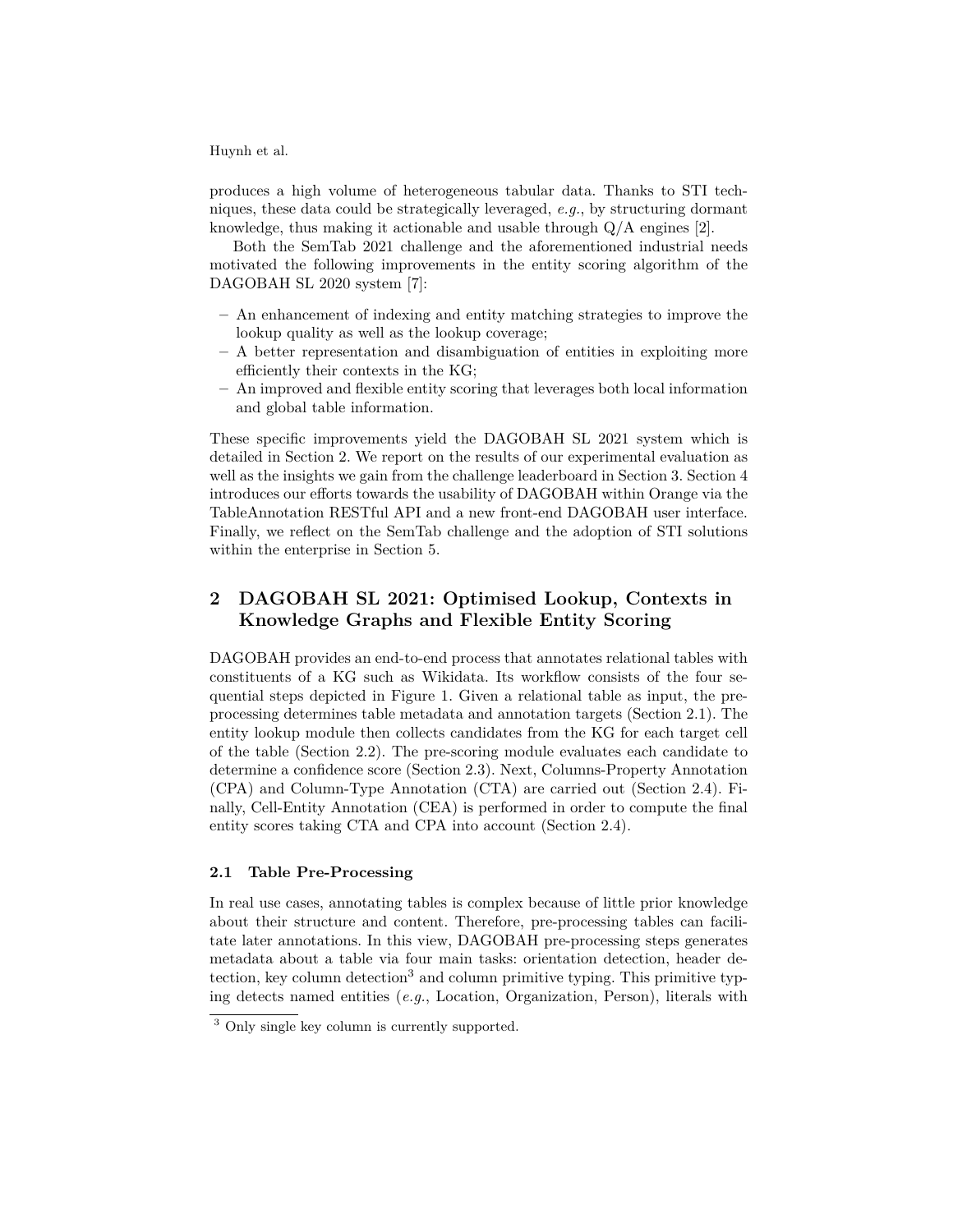

DAGOBAH: Table and Graph Contexts for Efficient Annotation of Tables

Fig. 1. Overview of the DAGOBAH annotation workflow.

units (*e.g.*, Distance, Speed, Temperature), or miscellaneous literals (*e.g.*, Email, URL, IP Address). The pre-processing step was particularly helpful for the Bio-DivTab [1] and GitTables [6] datasets (Section 3.2).

#### **2.2 Entity Lookup**

The pre-processing step helps to identify table's columns eligible for entity lookup based on their primitive types<sup>4</sup>. Given a cell  $e_m$  in such a column, the entity lookup step retrieves a set of relevant candidate entities  $\mathcal{E}_c(e_m)$  from a target KG. The lookup service of DAGOBAH is based on Elasticsearch and currently supports two KGs for which indexes have been built: Wikidata and DBpedia.

- **Wikidata entities.** The lookup service collects items and properties with their labels and aliases in all languages. To increase lookup coverage, aliases of each entity are enriched with the values of 11 additional properties such as P2561 (name), P1705 (native label), or P742 (pseudonym).
- **DBpedia entities.** The lookup service collects English resources with their labels in all languages. To increase lookup coverage, labels are enriched with the values of 25 alias properties such as abbreviation, birthName, or originalTitle. In addition, labels and aliases of all redirected entities are also included.

We average the character-based and token-based edit distances<sup>5</sup> to evaluate the similarity between a cell mention and the set of labels of each candidate

<sup>4</sup> Since target cells are given in the SemTab challenge, this feature is not used in our experiments.

<sup>5</sup> https://github.com/seatgeek/thefuzz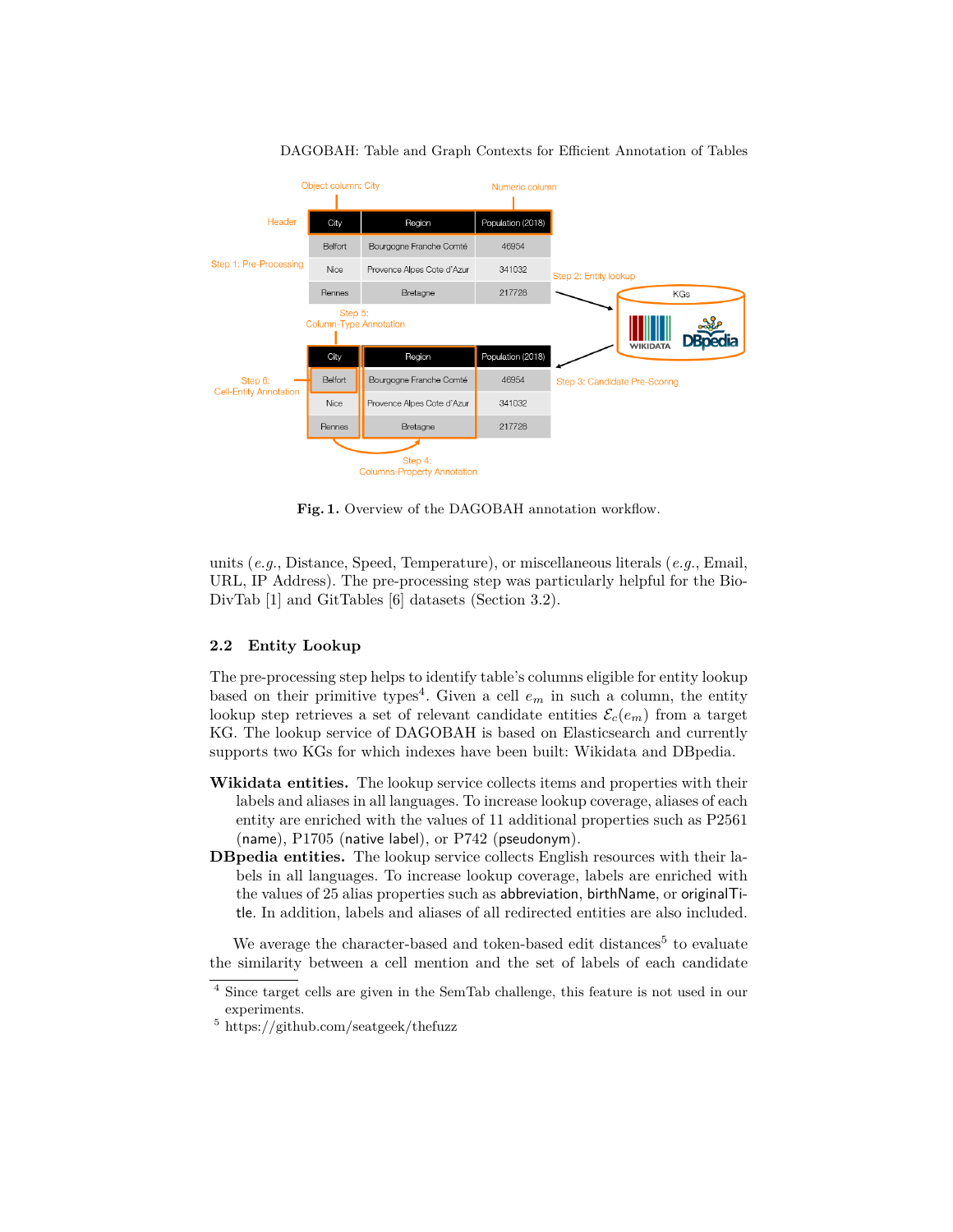entity. This helps to solve the "out of order problem" where a string can have different orders for its substrings (*e.g.*, "Elon Musk" and "Musk Elon").

#### **2.3 Candidate Pre-Scoring**

The pre-scoring step evaluates with a preliminary score the relevance of a candidate entity  $e_c \in \mathcal{E}_c(e_m)$  for a table cell  $e_m$ :

$$
PSc(e_c, e_m) = Sc_{context}(\mathcal{N}_{graph}(e_c), \mathcal{N}_{table}(e_m)) \times e^{\gamma (Sc_{sim}(e_c, e_m) - 1)} \tag{1}
$$

This pre-score is the product of a context factor and a literal factor  $Sc_{sim}(e_c, e_m)$ . The latter returns the highest Levenshtein-based matching ratio between the cell and the label and aliases of the candidate. Aliases are penalized with a ratio weighted by 0.9 since we consider labels to be more important. The amplification factor  $\gamma \in \mathbb{N}^+$  determines the importance of the textual similarity. We empirically observed that 2 was an appropriate amplification factor for the SemTab challenge.

The improvements in DAGOBAH SL 2021 mainly concern the context factor defined as follows:

$$
Sc_{context}(\mathcal{N}_{graph}(e_c), \mathcal{N}_{table}(e_m)) = \frac{\sum_i w_i \times sn_i}{\sum_i w_i}
$$
 (2)

where  $\mathcal{N}_{table}(e_m)$  is the set of neighboring cells in the same row as  $e_m$  and  $\mathcal{N}_{graph}(e_c)$  is the set of neighboring nodes of  $e_c$  in the KG<sup>6</sup>. For each neighboring cell  $n_i \in \mathcal{N}_{table}(e_m)$ ,  $sn_i$  is its neighborhood matching score w.r.t.  $\mathcal{N}_{graph}(e_c)$ .

DAGOBAH SL 2021 solves two issues related to the context score calculation with respect to DAGOBAH SL 2020:

- **Expensive evaluation.** Each *sn<sup>i</sup>* was evaluated by iterating over all context nodes in  $\mathcal{N}_{graph}(e_c)$  to find the best matching node. Hence, a performance bottleneck arose when scoring a generic entity with millions of edges in the KG. For example, let's consider the cell "Belfort" in Figure 1 and the Wikidata candidate entity Q171545. To check whether the neighboring cell "Bourgogne Franche Comté" is in the context of Q171545, we performed a comparison with each of the  $\sim 1000$  nodes in  $\mathcal{N}_{graph}(Q171545)$ , including Q142 (France), Q3371185 (Paul Faivre), etc. (Figure 2a).
- **One-hop graph contexts.**  $N_{graph}(e_c)$  consisted of nodes only one hop away from  $e_c$ . Consequently, a neighboring cell  $n_i \in \mathcal{N}_{table}(e_m)$  matching with a node two hops away from *e<sup>c</sup>* was not considered in the context of *ec*. For example, given the one-hop context of Q171545 (Belfort) in Figure 2a, we wrongly considered that Bourgogne Franche Comté had no relation with Belfort whereas it is the region of Territoire de Belfort (French department) whose capital is Belfort.

DAGOBAH SL 2021 improves both the efficiency and the expressiveness of the context score by avoiding the exhaustive scoring and exploiting more expressive contexts for an entity via two-hop predicate paths.

 $6$  Neighboring nodes are connected to  $e_c$  via predicate paths in the KG, regardless of the predicate direction.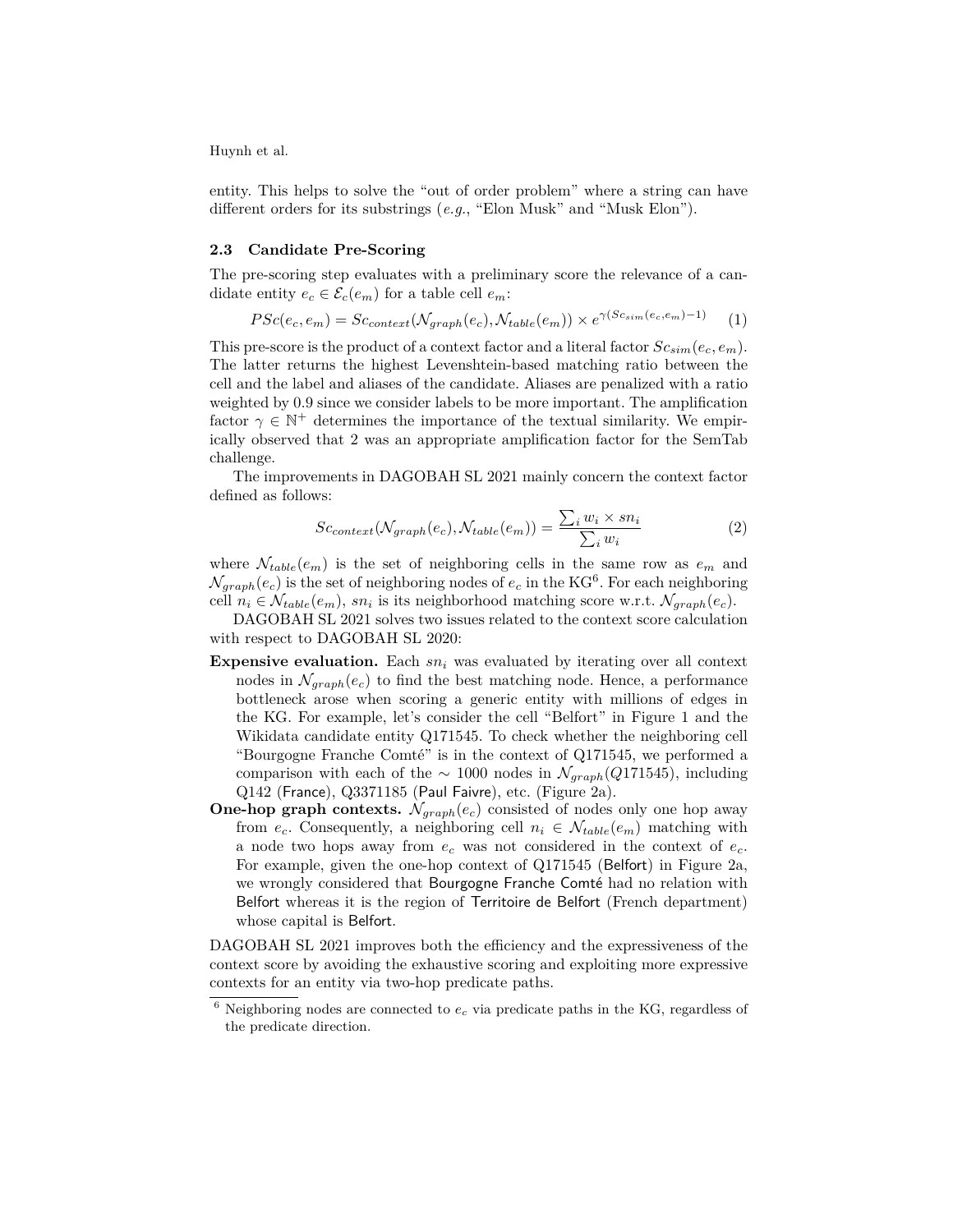



**Fig. 2.** Graph context of entity Q171545 (Belfort) in Wikidata. (a) One-hop graph context of Q171545. (b) Graph context is expanded by sub-graph intersection.

**Exploiting the Context of Knowledge Graph Entities.** The neighborhood matching score  $sn_i$  in Equation (2) indicates whether a neighboring cell  $n_i$  of  $e_m$ matches with a neighboring node of *ec*. Loosely speaking, computing *sn<sup>i</sup>* comes down to searching a candidate entity for  $n_i$  in  $\mathcal{N}_{graph}(e_c)$  and to assessing its similarity. In our running example, Q18578267 is a candidate for cell "Bourgogne Franche Comté" in the two-hop context  $\mathcal{N}_{graph}(Q171545)$  (Figure 2b). From this observation, we propose the following way to efficiently compute *sn<sup>i</sup>* . The entity lookup step (Section 2.2) outputs candidate entities  $\mathcal{E}_c(e_m)$  for a target cell  $e_m$ but also candidate entities  $\mathcal{E}_c(n_i)$  for its neighboring cells  $n_i$ . Hence, we check if a candidate entity  $e_i \in \mathcal{E}_c(n_i)$  is in  $\mathcal{N}_{graph}(e_c)$ . In that case,  $sn_i$  is simply calculated by comparing the labels of the neighboring cell  $n_i$  and the matching node  $e_i$ , which avoids additional comparisons with other nodes in  $\mathcal{N}_{graph}(e_c)$ .

To check if  $e_i \in \mathcal{E}_c(n_i)$  is in  $\mathcal{N}_{graph}(e_c)$ , we actually check if  $e_i$  is connected to  $e_c$  by a predicate path in the KG. We chose to compute such predicate paths since they are useful in the soft context scoring. To efficiently find predicate paths between  $e_c$  and  $e_i$ , we extract the one-hop subgraphs  $\mathcal{G}_{e_c}$  and  $\mathcal{G}_{e_i}$  around  $e_c$  and  $e_i$ . If an intermediate node *v* is present in both  $\mathcal{G}_{e_c}$  and  $\mathcal{G}_{e_i}$ , the paths pointing to *v* in the two sub-graphs are concatenated. In our running example, we find the following predicate path: Belfort  $\xrightarrow{capitalOf}$  Territoire de Belfort  $\xrightarrow{locatedIn}$ Bourgogne Franche Comté. Since we only consider one-hop subgraphs, paths can have a maximum length of two hops. This approach allows to enrich the information about an entity by including not only direct neighbors but also indirect neighbors two hops away. Such enhanced graph contexts increase the chance for a neighboring cell  $n_i \in \mathcal{N}_{table}(e_m)$  to match, and thus make the context score more precise. We argue that, in the context of STI with Wikidata, paths longer than 2 hops are often noisy and meaningless, and thus can have a negative impact on the context score.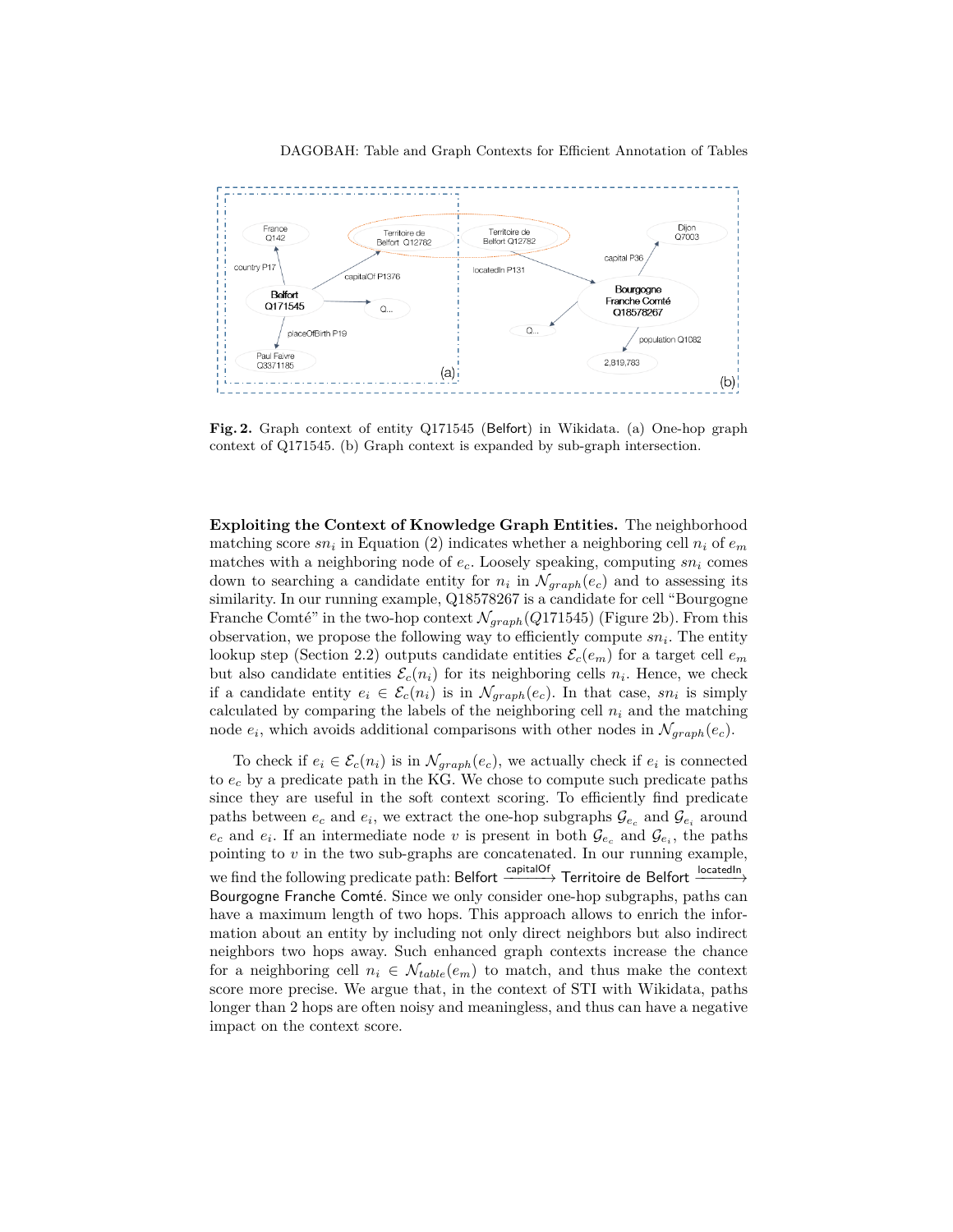

**Fig. 3.** Neighboring nodes of Belfort (Q171545) contribute differently to its information content.

**Soft Context Scoring.** In Equation (2), neighborhood matching scores *sn<sup>i</sup>* are weighted to compute the ultimate score of an entity. Indeed, each neighboring cell  $n_i \in \mathcal{N}_{table}(e_m)$  contributes differently to the annotation of the target cell  $e_m$  with a weight  $w_i$  defined in Equation (3):

$$
w_i = \frac{\frac{(3a)}{se_i}}{\frac{\sqrt{d(col_i)+1}}{(3b)}} \times \overbrace{cnt(col_i)}^{(3c)} \times \overbrace{\tau(e_i)}^{(3d)}.
$$
 (3)

- **(3a)** Cells containing entities should be more important than cells containing literals (*e.g.*, date, measurement with/without unit, number) since there is a lack of literal disambiguation methods (*e.g.*, date-time normalization, unit detection/normalization/conversion). That is why, we set  $se_i$  to 1.0 if the neighboring cell  $n_i$  contains an entity, and to 0.15 if  $n_i$  contains a literal.
- **(3b)** A neighboring cell on the left side of the table has more chance to be a meaningful context for the target cell. Hence,  $d(col<sub>i</sub>)$  is the distance between column  $col_i$  and the first object column of the table.
- **(3c)** Cells *n<sup>i</sup>* from a neighboring column highly connected to the target column should have a greater weight in the context. Hence, we take into account the connectivity  $cnt(col_i)$  of the neighboring column w.r.t. the target column, defined as the highest occurrence of a relation potentially found between the two columns.
- **(3d)** Neighboring nodes of the candidate entity  $e_c$  in  $\mathcal{N}_{graph}(e_c)$  may provide different information content as some neighbors can be "semantically closer" to *e<sup>c</sup>* than others. To illustrate, consider the 2-hop context of Q171545 (Belfort) depicted in Figure 3. Q18578267 (Bourgogne Franche Comté) is more relevant than Q30 (United States of America) since the path Belfort  $\xrightarrow[]{\text{capitalOf}}$ Territoire de Belfort <sup>locatedIn</sup> Bourgogne Franche Comté is more informative than Belfort  $\xrightarrow{\text{country}}$  France  $\xleftarrow{\text{diplomaticRelation}}$  United States of America. To quantify this, we rely on the so-called truth value  $\tau(e_i)$  [4] of a neighboring node  $e_i$ , which can be seen as the discriminative capacity of the associated path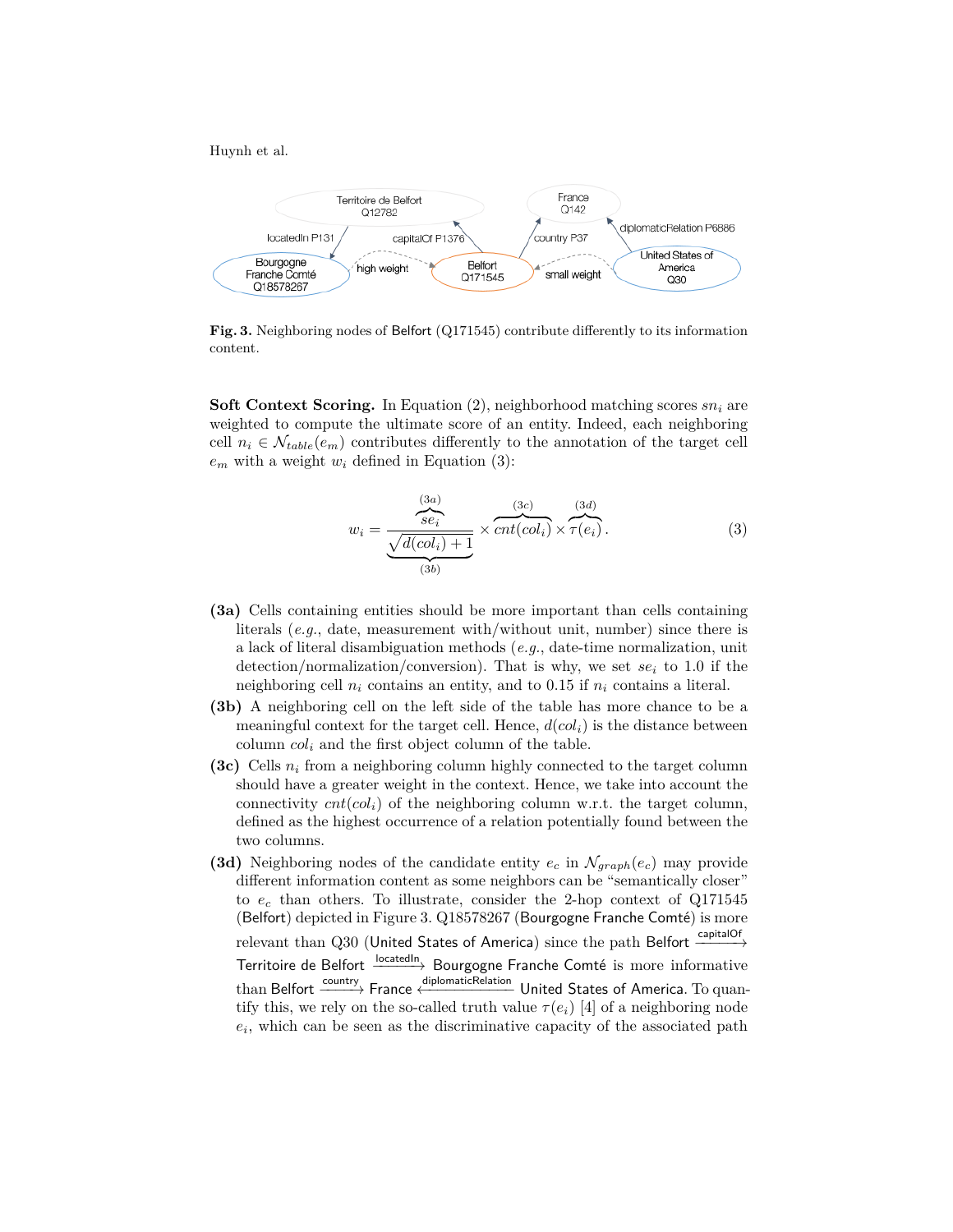DAGOBAH: Table and Graph Contexts for Efficient Annotation of Tables

 $\tau(e_c \xrightarrow{p_1} v \xrightarrow{p_2} e_i)$ , and is defined as follows:

$$
\tau(e_i) = \tau(e_c \xrightarrow{p_1} v \xrightarrow{p_2} e_i) = \frac{1}{1 + \log(g(v))}
$$
\n(4)

where  $q(v)$  is the generality of the intermediate node *v*, *i.e.*, the number of its incoming and outcoming edges in the KG. Note that direct neighbors (or 1-hop paths) always get the highest truth value 1.0.

#### **2.4 Annotation Tasks**

**Columns-Property Annotation.** The CPA task outputs the most suitable semantic relation *r* for an ordered pair of columns. We adopt a majority voting strategy that relies on the occurrence and accumulated confidence score over rows for *r*. The interested reader can refer to [7] for additional details. Note that, accordingly to Section 2.3, *r* can be one-hop  $(i.e., \frac{p}{\rightarrow})$ , unidirectional 2-hop  $(i.e., \frac{p_1}{\longrightarrow} \frac{p_2}{\longrightarrow} \text{ or } \frac{p_1}{\longleftarrow} \frac{p_2}{\longleftarrow})$ , or bidirectional 2-hop  $(i.e., \frac{p_1}{\longrightarrow} \frac{p_2}{\longleftarrow} \text{ or } \frac{p_1}{\longleftarrow} \frac{p_2}{\longrightarrow})$ .

**Column-Type Annotation.** The CTA task aims to identify the most representative and specific type for a target column. Types of candidate entities in this column are collected and a majority voting strategy is used to determine the most precise type (see [7] for more details on type enrichment and score calculation).

**Cell-Entity Annotation.** The CEA task selects for a table cell *e<sup>m</sup>* the most relevant entity among candidate entities  $e_c \in \mathcal{E}_c(e_m)$  retrieved from the KG. This step leverages both entity pre-scoring and information given by CTA and CPA to compute the final score of candidate entities. Indeed, the pre-scoring of a candidate entity *e<sup>c</sup>* only considers its local information, *i.e.*, the row it belongs to. Column type output by CTA and column pair relations output by CPA allow to consider table's global information. Hence, the final score  $Sc(e_c, e_m)$  of a candidate entity *e<sup>c</sup>* is computed as follows:

$$
Sc(e_c, e_m) = \frac{(PSc(e_c, e_m) + \alpha \times score_{CTA} + \beta \times \overline{score_{CPA}})}{1 + \alpha + \beta}
$$
(5)

If  $e_c$  belongs to the type output by CTA for its column, then  $score_{CTA}$  is equal to the score of this type, otherwise it is set to 0. In  $\overline{score_{CPA}}$ , we average the scores of the relations output by CPA for column pairs involving the column of *ec*. For each relation, if *e<sup>c</sup>* belongs to its domain or its range (depending on the relation orientation), then we consider the score of this relation, else it is set to 0. To strengthen (resp. weaken) a frequent (resp. unusual) CTA/CPA in the update of  $Sc(e_c, e_m)$ , a coefficient  $\alpha$  (resp.  $\beta$ ) is employed and defined as *occurrence*(*CT A*)  $\frac{ccc(CTA)}{2}$  (resp.  $\frac{occurrence(CPA)}{2}$ ). Note that the occurrence of CTA/CPA is divided by 2 to prioritize the pre-scoring  $PSc(e_c, e_m)$ .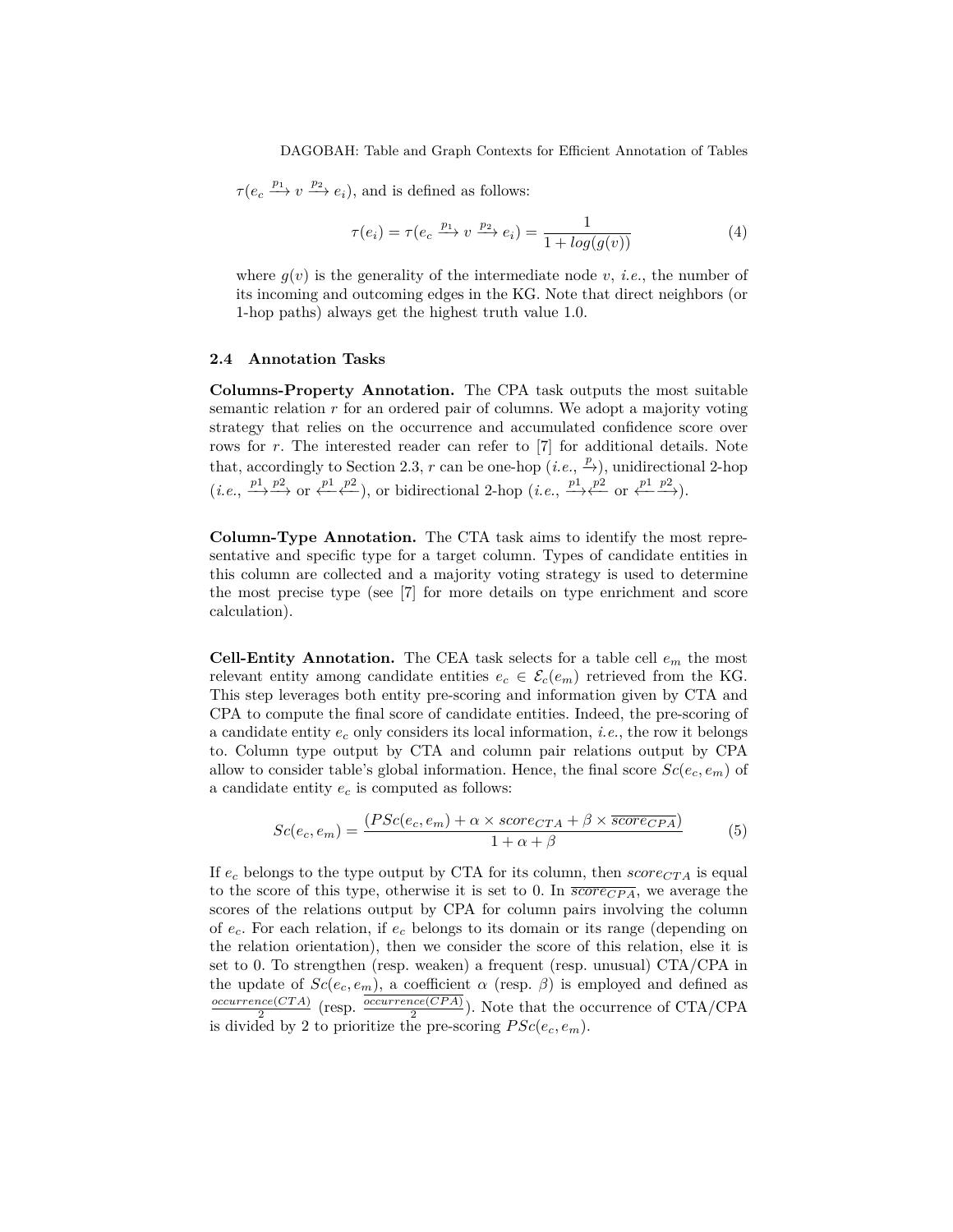#### **3 Experiments**

#### **3.1 Settings**

To evaluate one-hop and two-hop graph contexts as well as the soft context scoring described in Section 2, we consider the four experimental settings:

- **Setting 1** The context score of an entity is computed using only its one-hop neighboring graph. Weights  $w_i$  do not follow Equation (3) but are set to 1.0 for entities and 0.15 for literals.
- **Setting 2** The context score of an entity is computed using its two-hop neighboring graph. Weights  $w_i$  do not follow Equation (3) but are set to 1.0 for 1-hop neighbors, 0.25 for 2-hop neighbors, and 0.15 for literals.
- **Setting 3** The context score of an entity is computed using its two-hop neighboring graph. Weights *w<sup>i</sup>* follow Equation (3). This setting allows to assess if richer contexts and stricter scoring lead to better annotation.
- **Setting 4** This setting restricts Setting 3 to 1-hop and unidirectional 2-hop predicate paths in graph contexts. This allows to evaluate the impact of bidirectional paths which are often less informative or noisy but may be helpful in some cases.

#### **3.2 Results**

**Experimental evaluation.** We provide an experimental evaluation of the four aforementioned settings in Table 1. It should be noted that DAGOBAH is continuously improved. Hence, results of this evaluation are based on the current version of DAGOBAH but we also report results submitted to the SemTab challenge in gray cells for comparison. To validate the modifications proposed in Sections 2.2 and 2.3, we include the scores of the DAGOBAH 2020 system on tables annotated with Wikidata in Round 1. Submission Settings  $\{1,2,3,4\}^*$  are similar to Settings  $\{1,2,3,4\}$  but slightly differ in scores and weights initialization. This does not change CEA scores but impacts CTA performances. Indeed, CTA is highly sensitive to entity scores and taxonomy weights to select the most fine-grained type among the many possible (direct and ancestor) types of entities.

DAGOBAH achieves a high performance on synthetic datasets (Round 2) whereas high-quality manually-curated datasets with complex table patterns are more difficult to annotate (Rounds 1 and 3). In HardTable, no gain is brought by using a richer graph context or a more flexible scoring. This can be explained since tables are almost fully represented in the target KG and columns can be disambiguated from their contents. On the contrary, BioTable provides remarkable ambiguities with content overlaps between columns that hinder their disambiguation (*e.g.*, column "Gene" can be mistaken with column "Protein"). Hence, annotation seems to benefit from richer graph contexts. In BioDivTable, Setting 4 obtains the lowest scores whereas Setting 1 is comparable to Setting 3. We suppose that unidirectional 2-hop predicate paths may be noisy or not correctly considered, leading to the lowest score of Setting 4.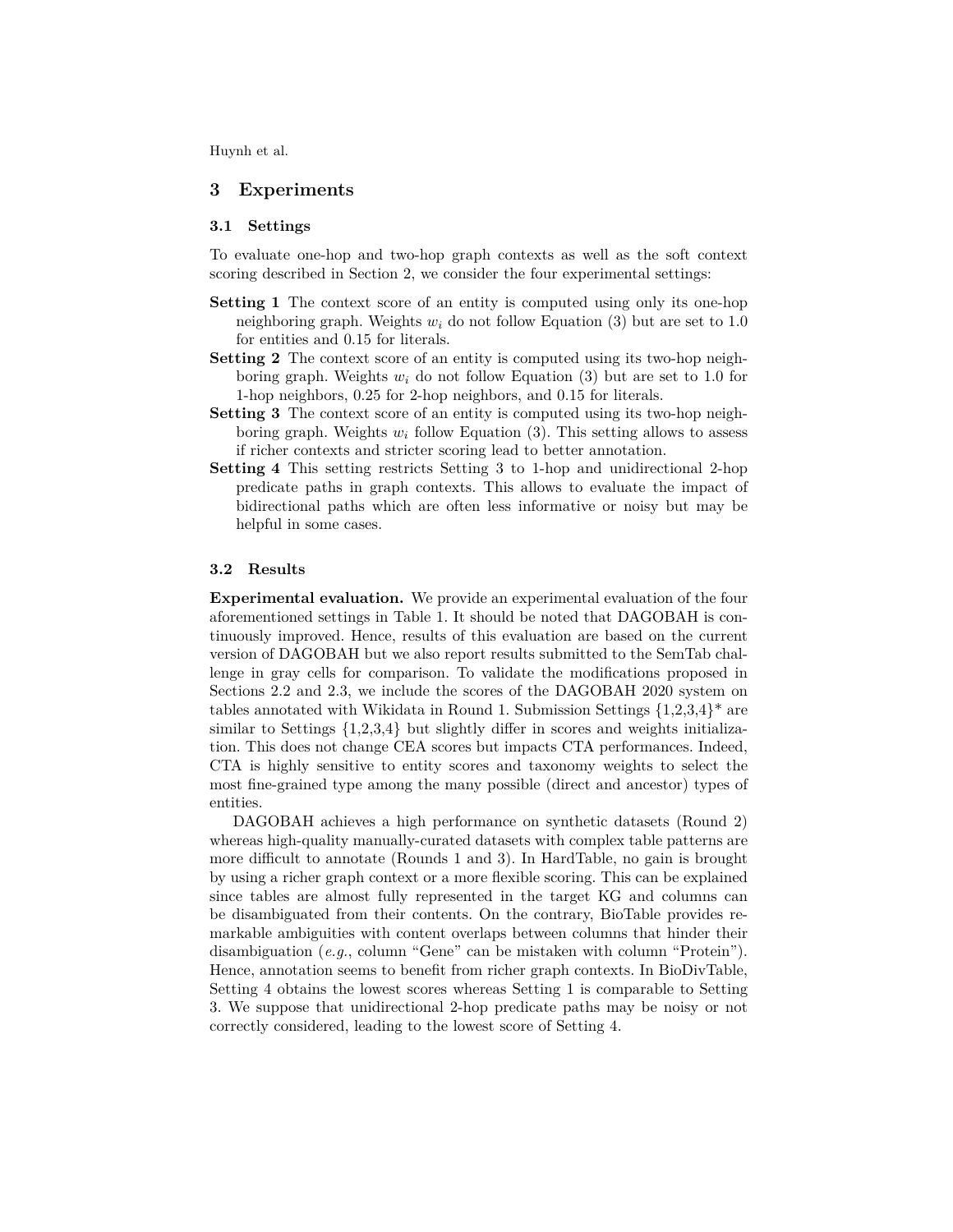In general, Settings 2, 3, and 4 are more precise for CEA than Setting 1. Hence, 2-hop graph contexts bring useful information. The better performance of Settings 3 and 4 compared with Setting 2 shows the effectiveness of soft context scoring. We notice that Setting 3 achieves similar performances to Setting 4 which can be interpreted as follows. First, unidirectional paths  $(i.e., \frac{p_1}{\longrightarrow} \frac{p_2}{\longrightarrow} )$ and  $\frac{p_1}{\leftarrow}$  *p*<sup>2</sup><sub></sub> *e*<sup>2</sup>) bring enough information and allow to obtain equal results compared with considering both unidirectional and bidirectional paths. Second, the influence of noisy bidirectional paths (*e.g.*, Belfort  $\frac{1}{\text{country}}$  France  $\frac{1}{\text{output}}$ United States of America) is limited by the soft context scoring which prevents a degradation in the annotation quality. This allows useful bidirectional paths to contribute positively in the entity score. It can be observed that CTA and CPA performances are not as high as expected in most datasets despite CEA good performances. The development of better strategies for type and relation selection will be the subject of future works.

**Table 1.** Comparison of experimental settings and performance of the DAGOBAH system in Rounds 1, 2, and 3 of the SemTab 2021 challenge (in gray cells). "F1" stands for F1-score, "P" stands for Precision. Best results between settings are in bold.

| Dataset                 | <b>System Setting</b>                                    | <b>CTA</b> |                         | <b>CEA</b>     |                   | <b>CPA</b>               |                          |
|-------------------------|----------------------------------------------------------|------------|-------------------------|----------------|-------------------|--------------------------|--------------------------|
|                         |                                                          | F1         | P                       | F1             | $\mathbf P$       | F1                       | P                        |
| Round $1 - WDTable$     | Setting 1                                                | 0.793      | 0.793                   | 0.913          | 0.913             | $\overline{a}$           | $\overline{a}$           |
|                         | Setting 2                                                | 0.790      | 0.790                   | 0.923          | 0.923             | $\overline{a}$           |                          |
|                         | Setting 3                                                | 0.783      | 0.783                   | 0.926          | 0.926             | $\overline{a}$           |                          |
|                         | Setting 4                                                | 0.783      | 0.783                   | 0.924          | 0.924             | $\overline{a}$           |                          |
|                         | DAGOBAH 2020                                             | 0.743      | 0.743                   | 0.830          | 0.841             | $\overline{a}$           |                          |
|                         | Setting $2^*$                                            | 0.832      | 0.832                   | 0.923          | 0.923             | $\overline{a}$           | $\overline{a}$           |
| Round $1 - DBPTable$    | Setting 1                                                | 0.25       | 0.25                    | 0.935          | 0.935             | ÷                        | $\overline{a}$           |
|                         | Setting 2                                                | 0.27       | 0.27                    | 0.946          | 0.946             | $\overline{a}$           |                          |
|                         | Setting 3                                                |            | $0.274$ $0.274$         | 0.947          | 0.947             | $\overline{a}$           |                          |
|                         | Setting 4                                                |            | 0.274 0.274 0.947 0.947 |                |                   | $\overline{a}$           |                          |
|                         | Setting $2^*$                                            | 0.422      | 0.424                   | 0.945          | 0.946             | $\overline{a}$           | $\overline{a}$           |
|                         | Setting 1                                                | 0.874      | 0.874                   | 0.882          | 0.882             | 0.898                    | 0.901                    |
| Round $2 - BioTable$    | Setting 2                                                | 0.911      | 0.911                   | 0.916          | 0.916             | 0.899                    | 0.899                    |
|                         | Setting 3                                                | 0.915      | 0.915                   | 0.950          | 0.951             | 0.899                    | 0.899                    |
|                         | Setting 4                                                |            | 0.916 0.916             | 0.970          | 0.970 0.899       |                          | 0.899                    |
|                         | Setting $4^*$                                            | 0.916      | 0.916                   | 0.970          | 0.970             | 0.899                    | 0.899                    |
|                         | Setting 1                                                | 0.968      | 0.969                   | 0.975          |                   | 0.976 0.996 0.997        |                          |
| Round $2 - HardTable$   | Setting 2                                                |            | 0.968 0.969             | 0.976          | 0.976 0.996 0.997 |                          |                          |
|                         | Setting 3                                                | 0.968      | 0.969                   | 0.976          | 0.976 0.996 0.997 |                          |                          |
|                         | Setting 4                                                | 0.968      | 0.968                   | 0.976          |                   | 0.976 0.996 0.997        |                          |
|                         | Setting $3^*$                                            | 0.976      | 0.976                   | 0.975          | 0.976             | 0.996                    | 0.996                    |
| Round $3 - BioDivTable$ | Setting 1                                                | 0.338      | 0.339                   | 0.619          | 0.64              | $\overline{a}$           |                          |
|                         | Setting 2                                                | 0.335      | 0.335                   | 0.60           | 0.62              | $\overline{a}$           |                          |
|                         | Setting 3                                                |            | 0.344 0.345             | 0.62           | 0.641             | $\overline{a}$           |                          |
|                         | Setting 4                                                | 0.343      | 0.343                   | 0.475          | 0.491             | $\overline{a}$           |                          |
|                         | Setting $4^*$                                            | 0.381      | 0.382                   | 0.496          | 0.497             | $\overline{\phantom{m}}$ | $\overline{a}$           |
| Round $3 - HardTable$   | Setting $3*$                                             | 0.99       | 0.99                    | 0.974          | 0.974             | 0.991                    | 0.995                    |
|                         | Round $3 - GitTables DBP$ Pre-processing $+$ Mapping     | 0.07       | 0.117                   | $\overline{a}$ | $\overline{a}$    |                          | $\overline{\phantom{a}}$ |
|                         | Round $3 - GitTables \, SCH \, Pre-processing + Mapping$ | 0.183      | 0.185                   | $\overline{a}$ | $\overline{a}$    |                          | $\overline{a}$           |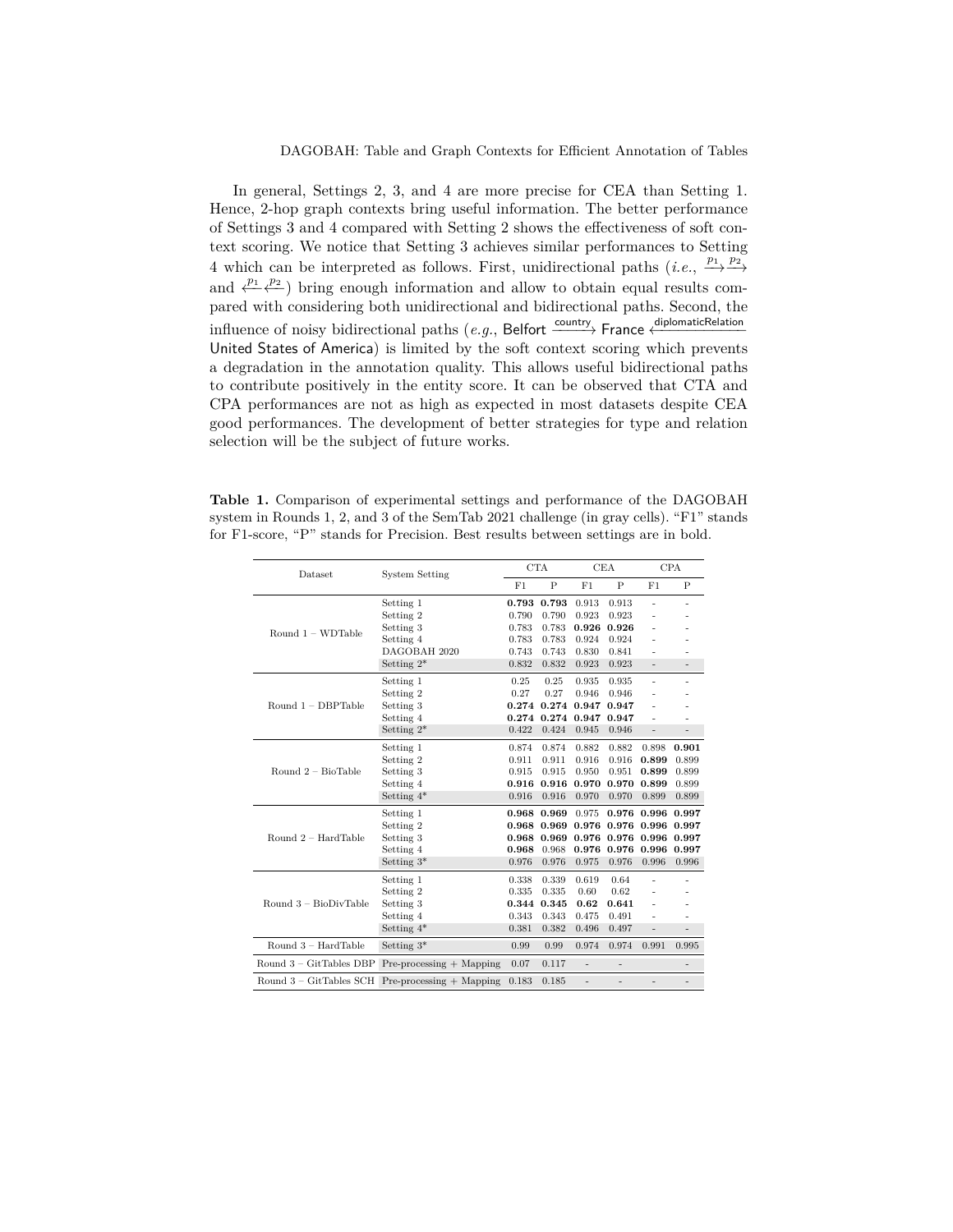**BioDivTab and GitTables datasets.** Note that for BioDivTab and GitTables datasets, we adapted the DAGOBAH algorithms presented in this paper. Indeed, for BioDivTab, primitive types output by the pre-processing step were used to discriminate object and literal columns. A column contains literal values if its primitive type is numerical, date-time, unit, or miscellaneous. Otherwise, it is considered as an object column containing entity mentions that are passed to the lookup module. For GitTables, primitives types are manually mapped to Schema.org and DBpedia Ontology classes.

### **4 Interpreting Tabular Data at Orange**

To quickly improve the relevance of DAGOBAH w.r.t. real use cases, we adopted a Test & Learn approach. In this view, DAGOBAH algorithms have been made available to other collaborators inside the company since the early stages of the project via the TableAnnotation API and the DAGOBAH UI.

**TableAnnotation API.** This RESTful API is deployed on the Orange Developer portal<sup>7</sup>. It provides pre-processing and annotation services for tables, as well as lookup services to disambiguate mentions and retrieve corresponding Wikidata or DBpedia entities. This API is accessible to all company's R&D teams and business units upon request. We plan on extending the API access to external users in the future.

**DAGOBAH UI.** This interface allows non-developers and non-AI experts to use the TableAnnotation API resources on their tables and to visualise the results in an intelligible and ergonomic form. This interface enables users to load new tables into their annotation project (Figure 4a), start the pre-processing and semantic annotation tools, and visualise the results (Figure 4b). As DAGOBAH UI is a powerful tool to demonstrate the value of STI techniques within the company or with external prospects, future developments will focus on features such as:

- **–** KG enrichment with table elements not present in the KGs;
- **–** Table enrichment with KGs by filling in missing values or adding new columns;
- **–** Interactive visualisation of the target KG, annotations resulting from CEA, CTA, and CPA, and new triples that can be generated from the table.

This front-end user interface allows collaborators to understand the interest of STI solutions. Conversely, the DAGOBAH project team can identify challenges associated with their needs, which is a valuable input for the project roadmap. Although deployment and adoption of STI methods in Orange are still in their infancy, tests on different use cases have been taking place for over a year via the TableAnnotation API, which has received more than 200,000 API calls. Several areas are being prioritised including entertainment (*e.g.*, VOD catalog), data governance, and health.

<sup>7</sup> https://developer.orange.com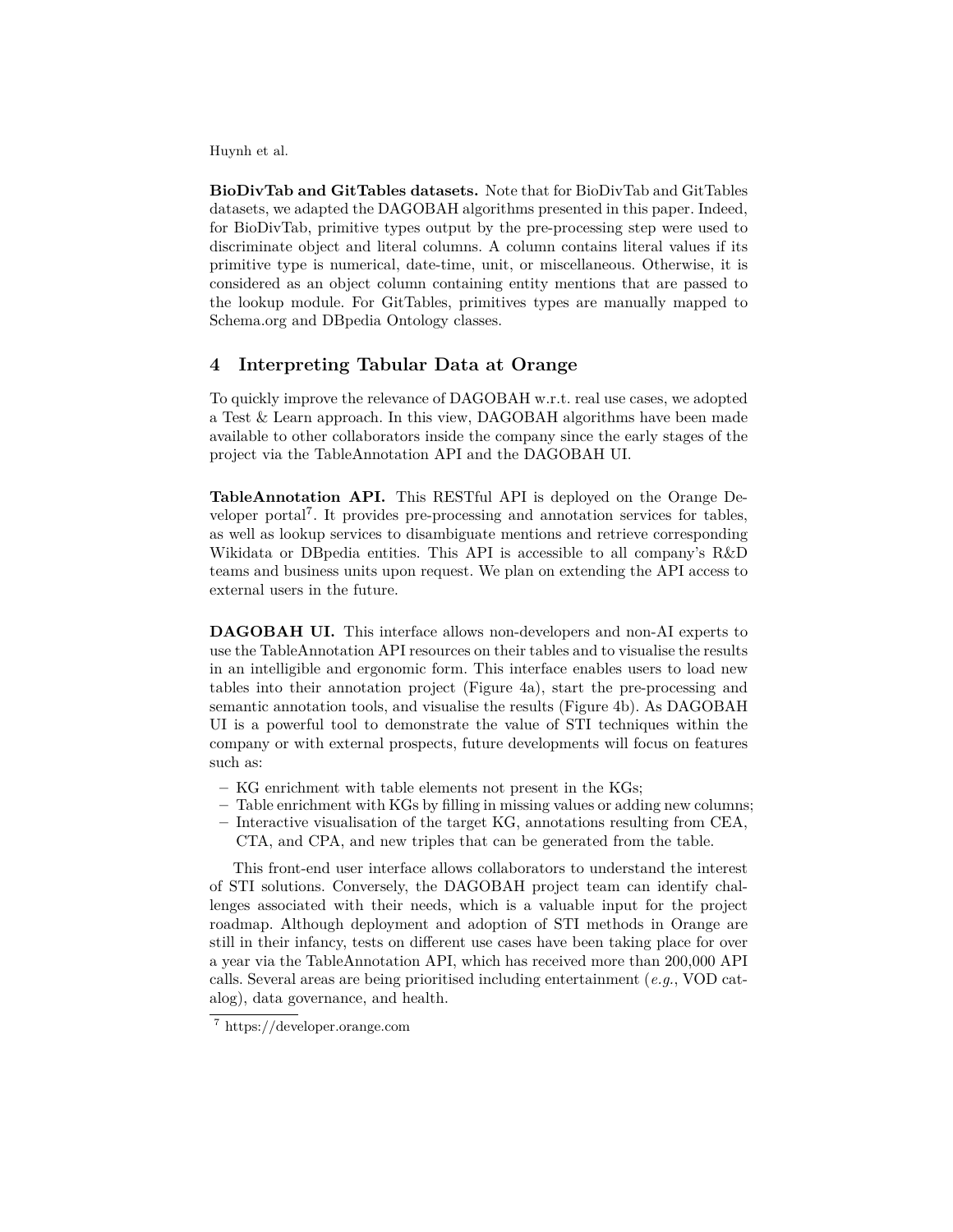DAGOBAH: Table and Graph Contexts for Efficient Annotation of Tables

| <b>DAGOBAH</b>                                                          |                                         | An End-to-End Context-Free Semantic<br>Annotation System for Tabular Data |                                             | Home                                              | <b>Projects</b><br><b>Status</b><br>Logout              |
|-------------------------------------------------------------------------|-----------------------------------------|---------------------------------------------------------------------------|---------------------------------------------|---------------------------------------------------|---------------------------------------------------------|
| <b>Tables list Add table</b>                                            |                                         |                                                                           |                                             |                                                   | Display:<br>冊<br>膏                                      |
| 06LX61D8.csv                                                            | ×                                       | sw books.csv                                                              | ×                                           | Ordered by: creationDate ▼<br>cities.csv          | Columns:<br>$by$ Default $\blacktriangledown$<br>×      |
| Path:<br>Status: 0-0-0 ANNOTATION IN PROGRESS<br>Created the 2021-10-18 | 02 SemTab 2020 Round1<br><b>Details</b> | Path:<br>∞<br>Status:<br>-0-<br>Created the 2021-10-18                    | Disk<br><b>OANNOTATED</b><br><b>Details</b> | Path:<br>െ—െ<br>Status:<br>Created the 2021-10-18 | <b>Disk</b><br>ANNOTATION IN PROGRESS<br><b>Details</b> |
| 10425899 1 1216565737193369941.csv                                      | ×                                       | video games.csv                                                           | ×                                           |                                                   | 58891288 0 1117541047012405958.csv<br>×                 |
| Path:<br><b>OUPLOADED</b><br>Status:                                    | 01 T2D<br>-0-0                          | Path:<br>Status:<br><u>ଡ−ଡ</u>                                            | Disk<br><b>CANNOTATED</b>                   | Path:<br>Status:                                  | Disk<br><b>CANNOTATED</b><br>$\oslash$ — $\oslash$      |
| Created the 2021-10-15                                                  | <b>Details</b>                          | Created the 2021-10-15                                                    | <b>Details</b>                              | Created the 2021-10-15                            | <b>Details</b>                                          |

(a) DAGOBAH UI allows to define projects and load tables from the local file system or pre-loaded tables from gold standards (*e.g.*, T2D, SemTab).



(b) DAGOBAH UI allows to access pre-processing and annotation details for a table. At the top, information generated by the pre-processing (*e.g.*, orientation, header) and the cleaned table are displayed. An interactive view shows CEA, CTA and CPA annotations at the bottom.

**Fig. 4.** Features of DAGOBAH UI.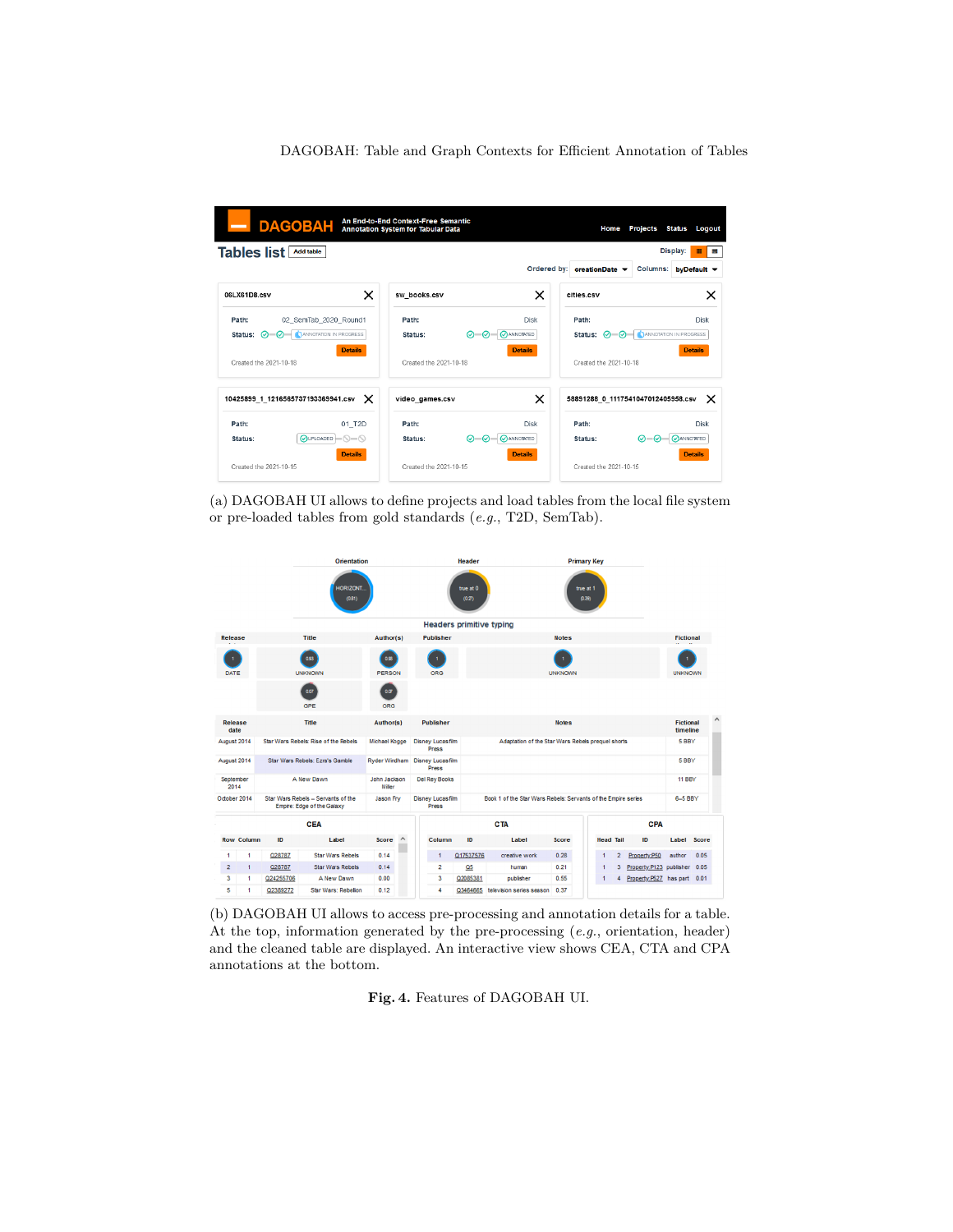## **5 Discussion**

The datasets provided for the SemTab 2021 challenge have extended the spectrum of difficulties for STI methods by including new target domains (*e.g.*, biomedical and Git data), combining KGs, or requiring schema-only annotations (Schema.org and DBpedia Ontology). These difficulties have enabled us to enhance the DAGOBAH system annotation strategies, *e.g.*, leveraging preprocessing primitive types, and using enriched graph contexts. Nonetheless, new research directions can still be explored to embrace the heterogeneity of table types that are published on the Web:

- **–** Table structure and inner-relationships: table orientation, nested cells, layout concatenation, multi-valued cells, subjects split into several columns (*e.g.*, first and last names of a person), etc.
- **–** Out-of-KG data: entities not present in a given KG, which is often the case with companies specific data.

It is noteworthy that out-of-KG data started to be addressed in Round 3 with the GitTables dataset that required schema-only annotations from Schema.org and the DBpedia Ontology. However, this task was not fully consistent with the CTA definition adopted by the community since ground truth annotations mixed types (classes) and properties. These heterogeneous annotations may lead to inconsistent evaluations. To address the aforementioned dimensions, the DAGOBAH team is working on hard datasets that will bring new challenges to the community.

#### **6 Conclusion**

In this paper, we have presented the improvements made on the DAGOBAH system. With optimised lookups, richer graph contexts, and soft scoring, DAGOBAH obtained high performances during the SemTab 2021 challenge. Our future work aims at increasing the annotation accuracy for tables with non-explicit or highly ambiguous mentions. We ambition to leverage dictionaries providing abbreviations or acronyms. To ensure the genericity of our approach, such dictionaries should be built from huge amounts of documents and be applicable on various datasets. When a majority of unmatchable mentions are present in a column, embedding-based approaches could complement context scoring strategies. In this view, we believe that approaches based on language models can become a good asset in the most challenging cases.

**Acknowledgments.** The authors would like to thank Christophe Sarthou-Camy and Guillaume Jourdain for their invaluable contribution to the development of DAGOBAH UI.